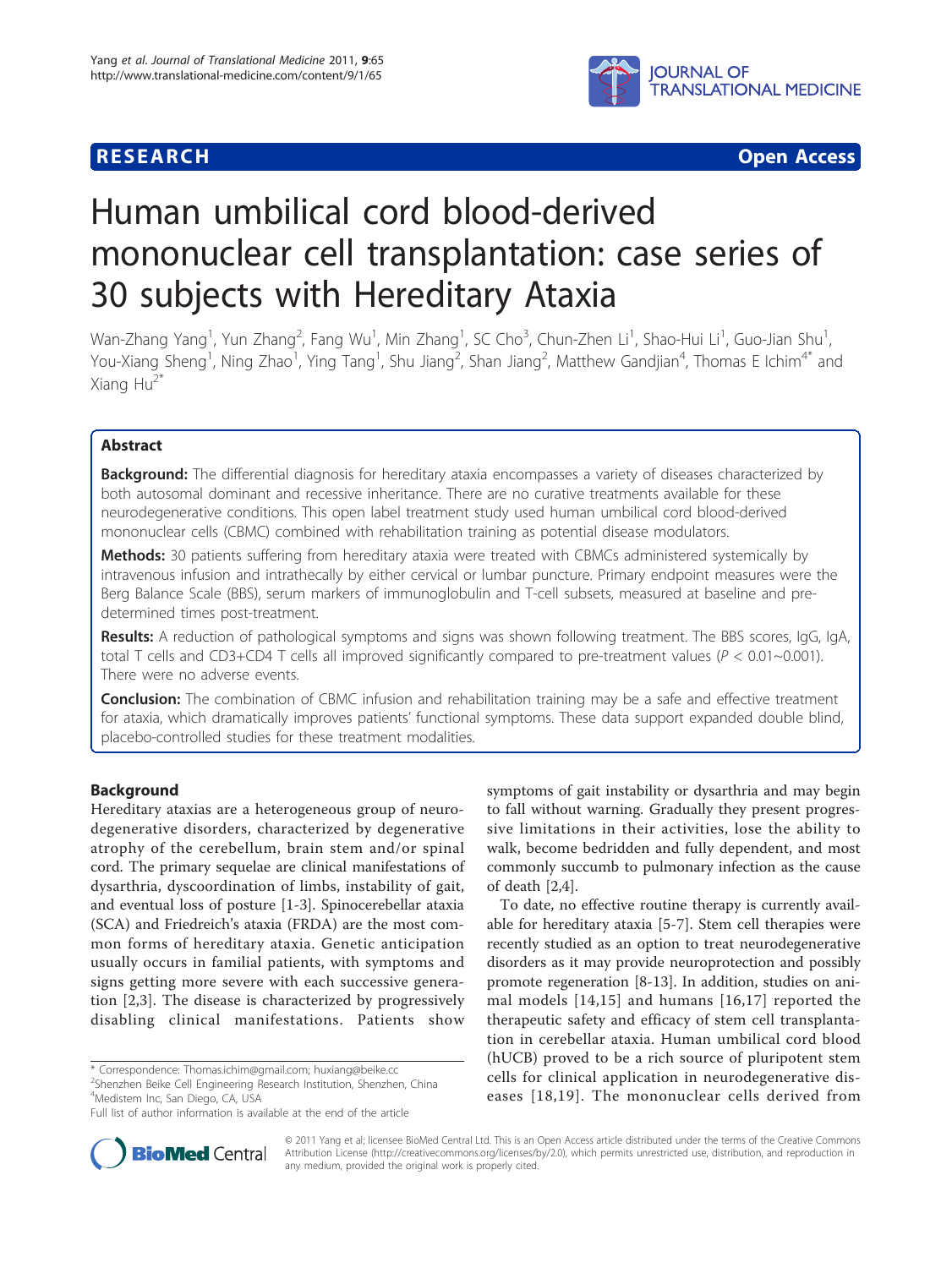hUCB are mainly comprised of a heterogenous population of hematopoietic and mesenchymal stem cells, endothelial progenitor cells and immature immunological cells [\[16,20](#page-4-0)]. In this study, CBMC transplantation was examined as a potential therapy for hereditary ataxia. Thirty sequential patients with hereditary ataxias were treated with non-matched, allogeneic CBMCs. Treatment included both intravenous and intrathecal infusion of CBMCs, combined with proprioceptive neuromuscular facilitation. Our results indicate this combined treatment improved ataxia patients' functionality and quality of life.

## Methods

#### Patient characteristics

Thirty patients with hereditary ataxia were recruited between January 2006 - May 2007 from the Nanshan Affiliated Hospital of Guangdong Medical College. Twenty five subjects had confirmed SCA (Type 1: 1 case, Type 2: 8 cases, Type 3: 5 cases, Type 6: 4 cases, unidentified genotype: 7 cases) and 5 cases of FRDA. The mean age was  $43.14 \pm 12.77$  (range 19 to 71 years). The male-female gender ratio was 18:12. On average, patients had ataxias for  $10.74 \pm 5.89$  years. The longest disease duration at the time of treatment was 26 years. Patients treated came from Australia, Britain, Canada, China, Chile, Italy, South Africa and U.S.A. There were no significant demographic or baseline co-morbidity differences in the 30 subject cohort.

The brain and cord MRI (Symphony 1.5T, Siemens, Germany) confirmed atrophy in the cerebellar hemispheres combined with atrophies at different levels in the brainstem and the cervical and thoracic segments of the spinal cord, but there were no signs of organic changes to the brain parenchyma. As per protocol, the pre- and posttreatment study tested for complete blood counts, routine urine tests, liver function, renal function, electrolytes, sero-enzymology, blood glucose, blood lipids, cellular and humoral immunity, routine cerebro-spinal fluid (CSF) and biochemical markers (biochemistry analyzer, Beckman, US and Epics-XL flow cytometer, Beckman, US).

# Clinical treatment

All subjects were hospitalized while receiving CBMC transplantations. The CBMCs were provided by Shenzhen Beike Biotechnology Co., Ltd. after hUCB collection and mononuclear cell extraction, cultivation and harvest [[16](#page-4-0)]. Approximately 1-3  $\times$  10<sup>7</sup> CBMCs were transfused per injection. Patients received both intrathecal and intravenous injections. The protocol, patient consent, and safety measures were approved by the local institutional review board of the Nanshan Affiliated Hospital of Guangdong Medical College under the auspices of the National Ministry of Health. Patients were explained

the experimental nature of the procedure and informed consent was obtained from all patients before initiation of treatment. CBMCs were administered by intravenous infusion combined with intrathecal injection by either cervical or lumbar puncture. Each patient received cell transplantation four to six times - depending on the patient's condition, within an interval of five to seven days. Two ml of CSF was removed and replaced by 2 ml of cell suspension during the intrathecal injection. In terms of intravenous infusion, 30 ml of cell suspension was given through an intravenous catheter over 15-20 minutes. During stem cell treatment, rehabilitation cycles of balance training (proprioceptive neuromuscular facilitation) were given twice daily for four to six weeks, each cycle lasting 30 minutes. The major techniques employed in this training were: (1) visual compensation: the aim was to improve the proprioceptor sensitivity with the help of visual compensation; (2) using balance boards: the states tested were from static to moving; the support tope was from stable to unstable; eyes were from open to closed. A phased and sequenced manner was chosen based on the result of balance evaluation. The basis evaluation of treatment efficacy was executed with the Berg Balance Scale (BBS), which consists of 14 items assessing the ability to stand up and to maintain standing position despite internally produced perturbations [[21\]](#page-4-0). Each item is scored from 0 (unable) to 4 (safely done) with a maximum total score of 56 [[21](#page-4-0)].

#### Criterion of therapeutic effect

There were no published criteria to measure therapeutic efficacy in the treatment of ataxia. We applied an accepted statistical methodology of 50% or greater improvement from baseline in BBS score. In order to quantitate the response further, >50% was deemed to be markedly effective; 5%-49% was classified as effective, while <5% improvement was deemed to be ineffective.

#### **Statistics**

Testing was standardized for each sample or examination. Data were presented as means ± standard deviations  $(\bar{x} \pm s)$ . Change in each outcome variables between preand post-treatment was assessed using paired T-test. Bonferroni adjustment was made for multiple comparisons within each kind of outcome variables. An outcome variable was considered to be significant if  $p < 0.05/m$ , where m = number of comparisons made for each kind of outcomes. All statistical analyses were done using SPSS 13.0 statistical package. All statistical tests were two-sided and a p-value < 0.05 was considered statistically significant.

# Results

Administration of CBMCs via intrathecal and intravenous routes was well tolerated during the clinical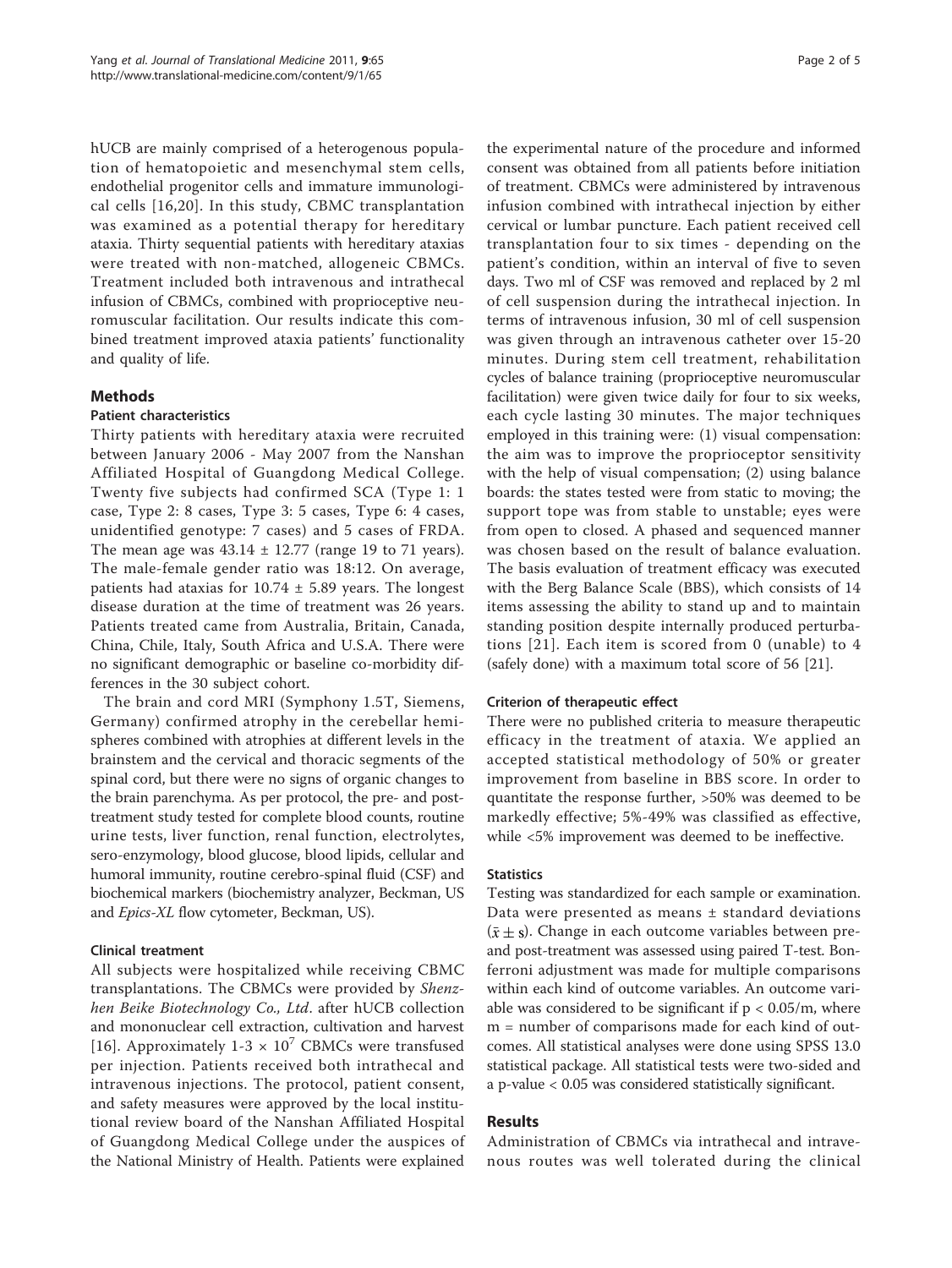treatment course. With treatment, 13/30 BBS score improved by >50% and 17/30 showed improvement between 5%  $\sim$  49%. The highest increase was 87.5% while the lowest one was 18.8%. All showed marked functional effects. The efficacy rate of balancing from these samples was 100% (Table 1). The BBS score improvement was significantly elevated after treatment (Table 2, P < 0.001).

Of the immune parameters, there was significant reduction in IgG 9.76  $\pm$  3.079 vs 8.09  $\pm$  2.357 and IgA  $2.12 \pm 0.808$  vs  $1.92 \pm 0.760$ . The C3, C4 and IgM measures were not significantly altered (Table 3,  $P < 0.05/5$ = 0.01). Total T cells 78.29 ± 8.011 vs 74.85 ± 8.588 and CD3+CD4 T cells 49.07 ± 8.531 vs 44.93 ± 9.642 were significantly decreased after the treatment (Table [4,](#page-3-0) P <  $0.05/4 = 0.0125$ .

## **Discussion**

The frequency of exact diagnosis and confirmation of hereditary ataxias has risen in tandem with advances in genetic testing that define the different types and the locus of genotype variation, abnormalities within chromosomes and proteins. Mutational analysis can correlate with apoptosis, necrosis or degeneration of neurons in the cerebellum, brain stem, or spinal cord. The rate and quantity of atrophy and degeneration of neurons differ with the various types of hereditary ataxia and patients' ages. The pathological neuronal loss results in loss of cerebellospinal tracts and functional disorders. The physical manifestations translating to functional disability include unsteadiness in walking, wide-based steps, inability to heel walk, unsteadiness in standing or sitting, dependence on a walking frame, walking aid or wheelchair, dysarthria and dysphagia. Despite genotypic variability, the phenotypic symptoms among patients are mostly similar, only differing in ages of onset or rates of progression. According to the iconography records of the FRDA subjects in this study, the onset of cerebellar atrophy is approximately five years before symptoms appear and the progression is in direct proportion to the atrophy ratio of cerebellum and spinal cord. Patients eventually develop severe functional impairment of swallowing, loss of locomotor capacity and even death due to respiratory muscle paralysis or pulmonary infection.

Prior studies attempt to treat neurodegenerative diseases with human embryonic olfactory ensheathing cell

Table 1 Efficacy Rate

| <b>BBS Score</b> | Improved<br>$>50\%$ | Improved<br>$5 - 49%$ | Improved<br>$< 5\%$ | Total |
|------------------|---------------------|-----------------------|---------------------|-------|
| Patient #<br>(n) | 13                  | 17                    |                     | 30    |
| Efficacy<br>Rate | 43.3%               | 56.7%                 | $0\%$               | 100%  |

Table 2 BBS score( $\bar{x} \pm s$ )

| ltem      |     |               | Patient # (n) Pre-treatment Post-treatment P value |  |
|-----------|-----|---------------|----------------------------------------------------|--|
| BBS Score | 30. | $3562 + 1125$ | $4525 + 933$ < 0.001                               |  |

[[22\]](#page-4-0) and neural stem cell [\[17](#page-4-0),[23\]](#page-4-0) transplantation. However, there are no publications documenting systematic study of hereditary ataxia treatment with CBMCs. Based on our clinical experience, the short-term effect of CBMC transplantation combined with rehabilitation training on equilibrium function treating hereditary ataxia was significant. After receiving one treatment course, the patients were evaluated by physicians and therapists using BBS, a validated functional scale that measures the ability to walk, balance while standing and other activities of daily living for ataxia patients [\[21\]](#page-4-0).

The average duration of symptoms of the subjects enrolled was over 10 years, and therefore, most received equilibrium function training without significant improvements prior to CBMC treatment. One of the patients with SCA6 who needed complete support while walking and had abnormal Romberg sign (+), heel-kneetibia test (+) and heel test (+) at baseline, subjectively felt marked improvements immediately after the CBMC transplantation and could objectively walk without support. He also finished the heel test after three CBMC transplantations. In addition, this subject's condition remained stable three years after the treatment according to the follow up examinations.

One family from Saskatchewan, Canada had 32 individuals with confirmed SCA2 from 80 tested family members spanning four generations. Sixteen members of the family had already expired directly from the disease or complications stemming from it. Six male siblings or children from this family participated in the trial. The symptoms in the third generation were relatively mild and all were able to move with support. However, in the fourth generation, symptoms started by age 16 years old. Moreover, all signs and symptoms continued to progress. By age 19, when one fourth generation family member participated, he had already lost his ability to walk. After one course of treatment, his BBS score rose from 26/56 to 43/56. Unfortunately, because of geographical distance, it was impossible to provide long-term

Table 3 Immunoglobulin  $(\bar{x} \pm s)$ 

|                                                                           |    |                | Item (Unit) Patient # (n) Pre-treatment Post-treatment P value |           |
|---------------------------------------------------------------------------|----|----------------|----------------------------------------------------------------|-----------|
| $C3$ (mg/l)                                                               | 30 | $1.18 + 0.247$ | $1.19 + 0.221$                                                 | 0921      |
| $C4$ (mg/l)                                                               | 30 | $0.26 + 0.073$ | $0.25 + 0.081$                                                 | 0415      |
| $lgG$ (g/l)                                                               | 30 | $9.76 + 3.079$ | $809 + 2357$                                                   | $<$ 0.001 |
| $\mathsf{I} \mathsf{q} \mathsf{A}$ ( $\mathsf{q} \mathsf{/} \mathsf{l}$ ) | 30 | $2.12 + 0.808$ | $1.92 + 0.760$                                                 | 0.001     |
| qM(q/l)                                                                   | 30 | $1.03 + 0.792$ | $105 + 0711$                                                   | 0677      |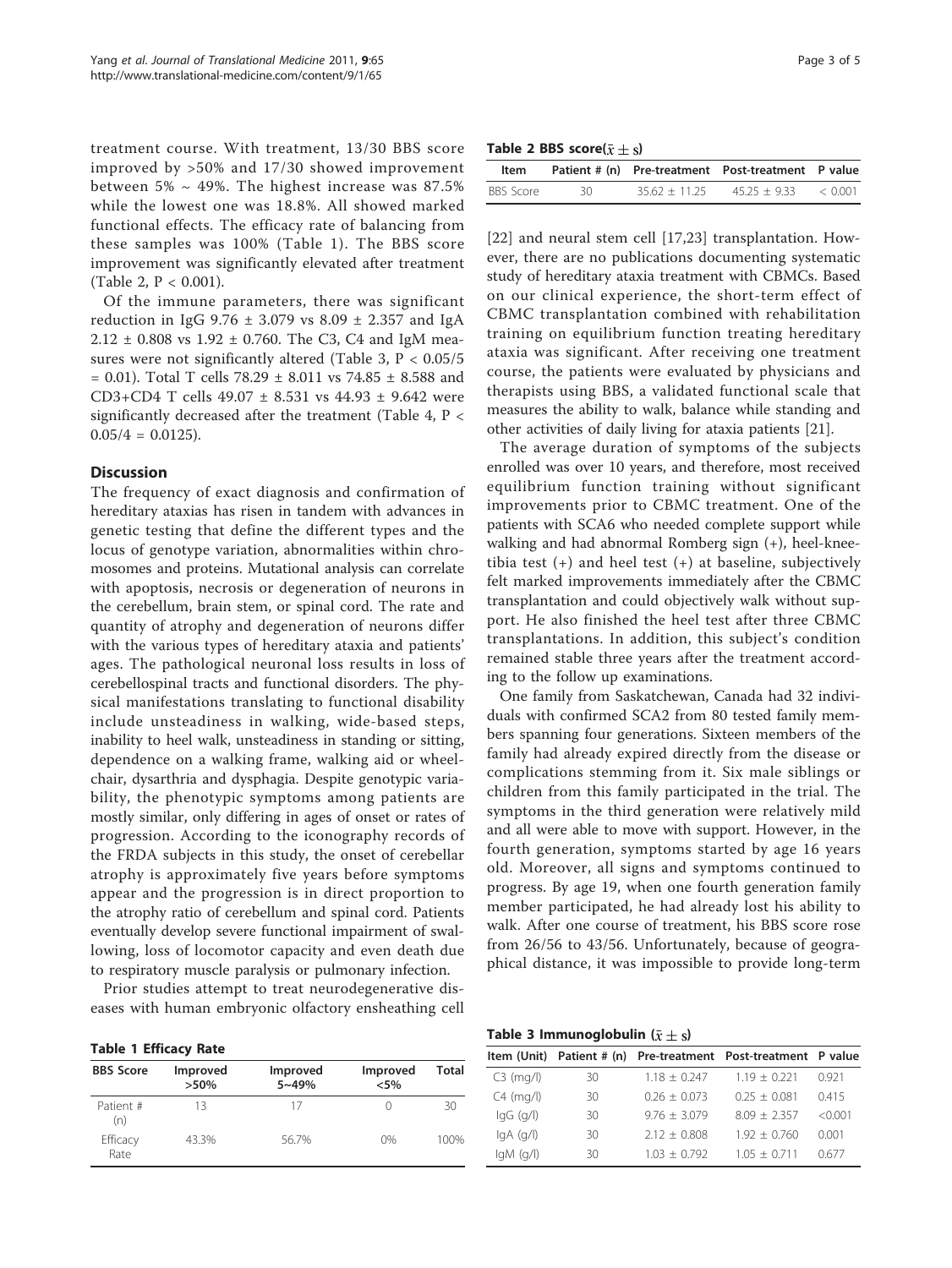<span id="page-3-0"></span>Table 4 T-cell subsets( $\bar{x} \pm s$ )

| Item                  | Patient #<br>(n) | Pre-<br>treatment | Post-<br>treatment | Р<br>value |
|-----------------------|------------------|-------------------|--------------------|------------|
| Total T Cells<br>(96) | 30               | $78.29 + 8.011$   | $7485 + 8588$      | 0.002      |
| $CD3+CD4$ $(\%)$      | 30               | $4907 + 8531$     | $4493 + 9642$      | $<$ 0.001  |
| CD3+CD8 (%)           | 30               | $7381 + 7737$     | $2471 + 7737$      | 0.954      |
| Th/Tc $(% )$          | 30               | $2.29 + 0.942$    | $202 + 0815$       | በ 147      |

follow-up details on all patients who received the treatment.

The interval between baseline and post-treatment of serum IgG, IgA, IgM, C3, C4 and T cell subsets tests, as per protocol, was about a month. IgG, IgA, total T cells and CD3+CD4 T cells decreased significantly after treatment ( $P < 0.01$ ). Although there are numerous proportioned mechanisms of action, one possibility is that CBMCs exercise broad inhibitory action on cellular and humoral immunity. One limitation of the study was that some patients received treatment with CBMC for 20 days in total, whereas others received up to 42 days in total. There were no significant differences in immunological profiles or clinical responses between the 20 to 42 day treatment groups, however this is a question that may be addressed in future studies.

Cord blood derived cells are being investigated in a myriad of preclinical disease models [[18,19](#page-4-0),[24,25](#page-4-0)]. The safety of CBMC transplantation has been investigated in several human clinical trials with neurodegenerative conditions and has not revealed any severe adverse events, immune reactivity or Graft-versus-host-disease [[16](#page-4-0),[26](#page-4-0),[27\]](#page-4-0). The potential concern regarding GVHD induced by allogeneic cord blood administered in absence of immune suppression is mitigated by the fact that hundreds of administrations of allogeneic lymphocytes have been performed in women with recurrent spontaneous abortions as a method of immune modulation, without GVHD being observed [[24\]](#page-4-0). Mechanism studies suggest that multi-potent cells in the heterogeneous CBMC population may not only differentiate into osteoblasts, chondroblasts, adipocytes and neurons and astrocytes to act as a cell replacement source, but also produce antioxidants, several neurotrophic and angiogenic factors and modulate immune and inflammatory reaction [\[19](#page-4-0),[28,29\]](#page-4-0). Intravenously administered CBMCs enter brain, survive, migrate, improve functional recovery and reduce infarct volume in the middle cerebral artery occlusion rat stroke model through the action of anti-inflammatory, neuroprotection and neovascularization [\[30,31\]](#page-4-0). Cord blood stem cells infusion into the systemic circulation of G93A mice, an amyotrophic lateral sclerosis (ALS) model, delayed disease progression for 2- 3 weeks and increased lifespan of diseased mice by

providing cell replacement and protection of motor neurons [\[32](#page-4-0)]. Transplantation of hUCB cells into the spinal cord injury (SCI) rats most likely inhibits the apoptotic cascade which is followed by axonal remyelination, regeneration of the damaged neural tissues, potential restoration of blood flow to the damaged area by neovascularization, and modulation of the immune/inflammatory response to the injury [[33,34](#page-4-0)]. Accordingly, these multiple restorative and protective effects from CBMC grafts may act in harmony to exert therapeutic benefits for hereditary ataxias, but the exact mechanism of action still remains unconfirmed.

# Conclusion

This open label single dose treatment case series using CBMC transplantation in 30 subjects with hereditary ataxia demonstrated statistically significant endpoints of functional and surrogate immune marker changes from baseline. In addition to the early effect seen in some subjects, the measured symptomatic improvements persisted throughout the period of the study, as noted with the follow-up data from a subset of subjects. These data suggest a potential treatment using CBMC transplantation for hereditary ataxia and possibly other neurodegenerative conditions involving the spinal cord or cerebellum. Based on the current data, further doubleblind placebo controlled studies are warranted to validate the efficacy, safety and long-term effects.

#### Author details

<sup>1</sup>Department of Rehabilitation Medicine, Nanshan Affiliated Hospital of Guangdong Medical College, Shenzhen, China. <sup>2</sup>Shenzhen Beike Cell Engineering Research Institution, Shenzhen, China. <sup>3</sup>Department of Neurology and Neurosurgery, Stanford University, Stanford, CA, USA. 4 Medistem Inc, San Diego, CA, USA.

#### Authors' contributions

WY conceived of the study, participated in its design and coordination, carried out the clinical treatment and performed the statistical analysis. YZ analyzed and interpreted data and drafted the manuscript. MZ, FW, CL, SL, GS, YS, NZ, YT, Shan-J carried out the clinical treatment and collected data. SC, Shu-J, MG, TI analyzed and interpreted data and helped to draft the manuscript. XH conceived of the study, participated in its design and coordination and helped to draft the manuscript. All authors read and approved the final manuscript.

#### Competing interests

XH is a shareholder of Beike Biotechnology. No other authors declare any competing interests.

Received: 30 January 2011 Accepted: 16 May 2011 Published: 16 May 2011

#### References

- Wang WZ, Luo ZM: [Neurology.](http://www.ncbi.nlm.nih.gov/pubmed/21592009?dopt=Abstract) Beijing: The People's Medical Publishing House , 5 2004, 286-290.
- Furtado S, Das Sand Suchowersky O: [A review of the inherited ataxias:](http://www.ncbi.nlm.nih.gov/pubmed/18591106?dopt=Abstract) [recent advances in genetic, clinical and neuropathologic aspects.](http://www.ncbi.nlm.nih.gov/pubmed/18591106?dopt=Abstract) Parkinsonism and Related Disorders 1998, 4:161-169.
- 3. Schmitz-Hübsch T, Klockgether T: [An update on inherited ataxias.](http://www.ncbi.nlm.nih.gov/pubmed/18590615?dopt=Abstract) Current Neurology and Neuroscience Reports 2008, 8:310-319.